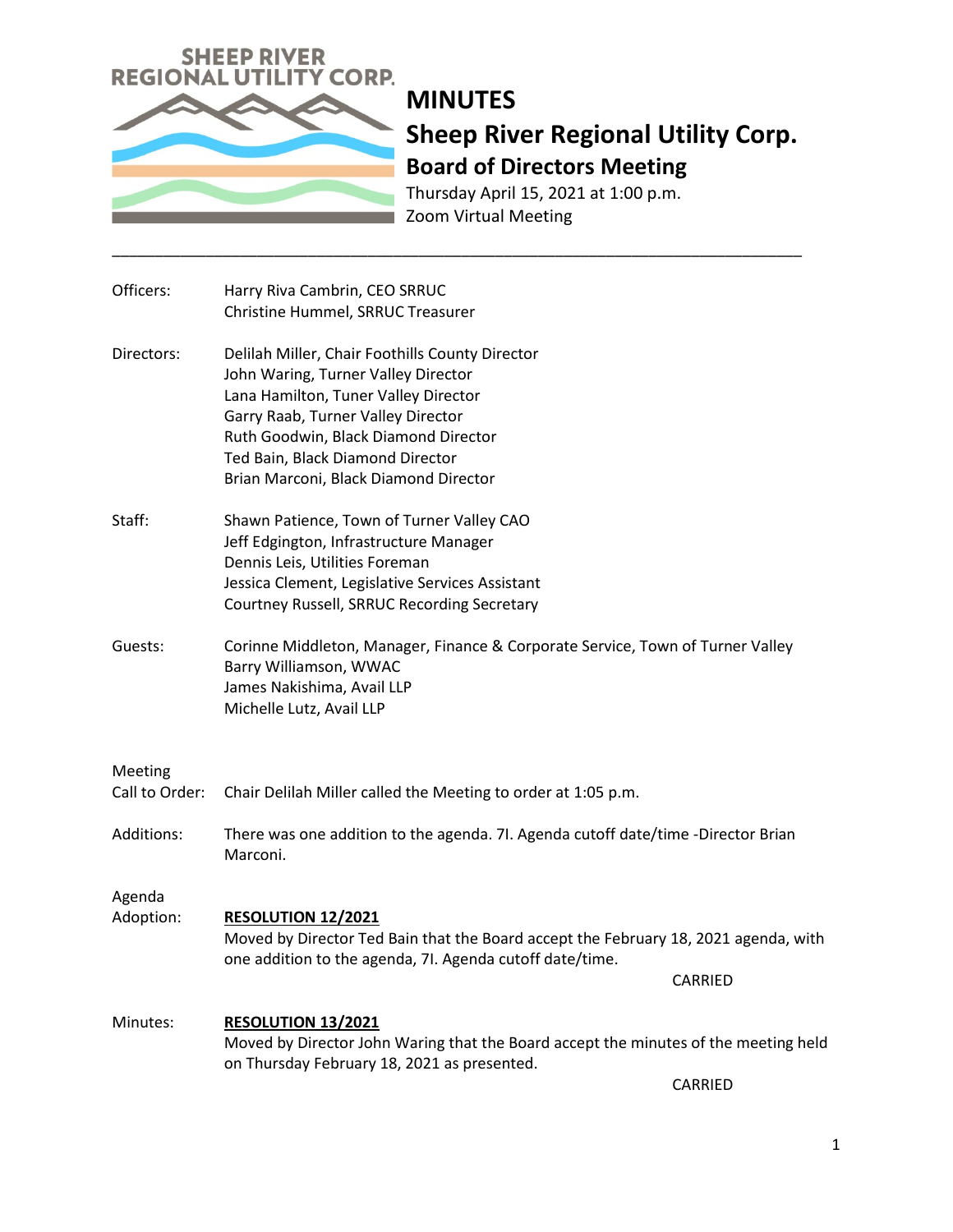

Thursday April 15, 2021 at 1:00 p.m. Zoom Virtual Meeting

\_\_\_\_\_\_\_\_\_\_\_\_\_\_\_\_\_\_\_\_\_\_\_\_\_\_\_\_\_\_\_\_\_\_\_\_\_\_\_\_\_\_\_\_\_\_\_\_\_\_\_\_\_\_\_\_\_\_\_\_\_\_\_\_\_\_\_\_\_\_\_\_\_\_\_\_\_\_\_\_\_\_\_

| Accounts                                |                                                                                                                                                                                             |
|-----------------------------------------|---------------------------------------------------------------------------------------------------------------------------------------------------------------------------------------------|
| Payable:                                | RESOLUTION 14/2021                                                                                                                                                                          |
|                                         | Moved by Director Ruth Goodwin that the accounts payable dated March 18, 2021 in<br>the amount of \$85,701.41 and April 15, 2021 in the amount of \$293,700.77 be accepted<br>as presented. |
|                                         | CARRIED                                                                                                                                                                                     |
| Old Business:                           | 1. Business Continuity Plan & Emergency Management & Emergency Management<br>Policy. - SRRUC Drinking Water Safety Plan.                                                                    |
|                                         | <b>RESOLUTION 15/2021</b><br>Moved by Director Ruth Goodwin that the Board postpone the Drinking Water Safety<br>Plan document until it has been reviewed and updated.                      |
|                                         | CARRIED                                                                                                                                                                                     |
| Statement of<br>Operating<br>Revenues & |                                                                                                                                                                                             |
| Expenses:                               | Christine Hummel discussed.                                                                                                                                                                 |
|                                         | RESOLUTION 16/2021<br>Moved by Director Garry Raab that the Statement of Operating Revenues and Expenses<br>dated March 31, 2021 be accepted as presented.                                  |
|                                         | CARRIED                                                                                                                                                                                     |
| Capital Reserve                         |                                                                                                                                                                                             |
| Transfer:                               | Christine Hummel discussed the Transfer to 2020 Capital Reserves.                                                                                                                           |
|                                         | RESOLUTION 17/2021<br>Moved by Director Brian Marconi that the Board approve administration to transfer<br>\$75,000 to capital reserves for 2020.                                           |
|                                         | CARRIED                                                                                                                                                                                     |
| Operations                              |                                                                                                                                                                                             |
| Update:                                 | Dennis Leis & Harry Riva Cambrin discussed.                                                                                                                                                 |
|                                         | Town of Black Diamond working on some leaks. Usage has been high.<br>1.                                                                                                                     |
|                                         | River pump has been running during the day, too cold overnight. Raw water<br>2.<br>reservoir sitting at 64%, will start running the river pump overnight next week.                         |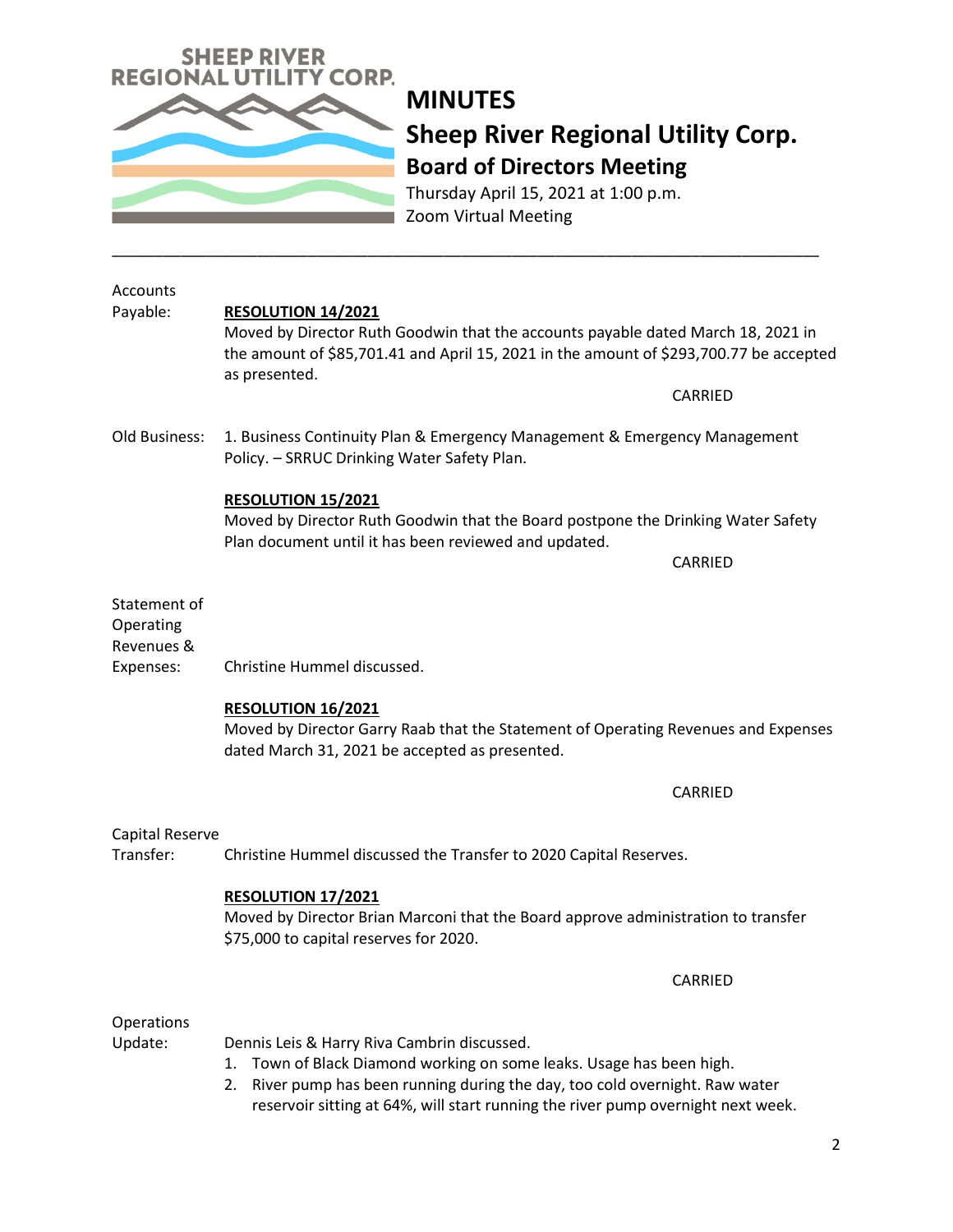

Thursday April 15, 2021 at 1:00 p.m. Zoom Virtual Meeting

3. Chamco coming to fix vibration charges at no charge.

## Financial

Statements: 2020 Consolidated Financial Statement Presentation – James Nakishima & Michelle Lutz, Avail LLP.

\_\_\_\_\_\_\_\_\_\_\_\_\_\_\_\_\_\_\_\_\_\_\_\_\_\_\_\_\_\_\_\_\_\_\_\_\_\_\_\_\_\_\_\_\_\_\_\_\_\_\_\_\_\_\_\_\_\_\_\_\_\_\_\_\_\_\_\_\_\_\_\_\_\_\_\_\_\_\_\_\_\_\_\_\_

### **RESOLUTION 18/2021**

Moved by Director Ruth Goodwin that the Board accept the Consolidated Financial Statements for 2020, as prepared by Avail LLP.

CARRIED

James Nakishima & Michelle Lutz left the meeting at 1:55 p.m.

### **Operations**

Update cont'd: Dennis Leis & Harry Riva Cambrin discussed.

4. There have been some issues with pumping from the river. May need to look at a direct intake from the river in the future. Harry Riva Cambrin to request a high-level quote from engineers.

#### Monthly Water

Usage Report: Dennis Leis discussed the Monthly Water Usage reports dated February 28, 2021 and March 31, 2021.

#### **RESOLUTION 19/2021**

Moved by Director Lana Hamilton that the Monthly Water Usage Reports dated February 28, 2021 and March 31, 2021 be accepted for information.

CARRIED

### 2020 Annual

Reports: Dennis Leis discussed.

#### Communications

Update: Discussed website updates. Ensure that the agenda is added to the website prior to the meeting.

#### Coal Policy

### Letter: **RESOLUTION 20/2021**

Moved by Director John Waring that the letter from Honourable Sonya Savage, Minister of Energy dated March 24, 2021 be accepted for information.